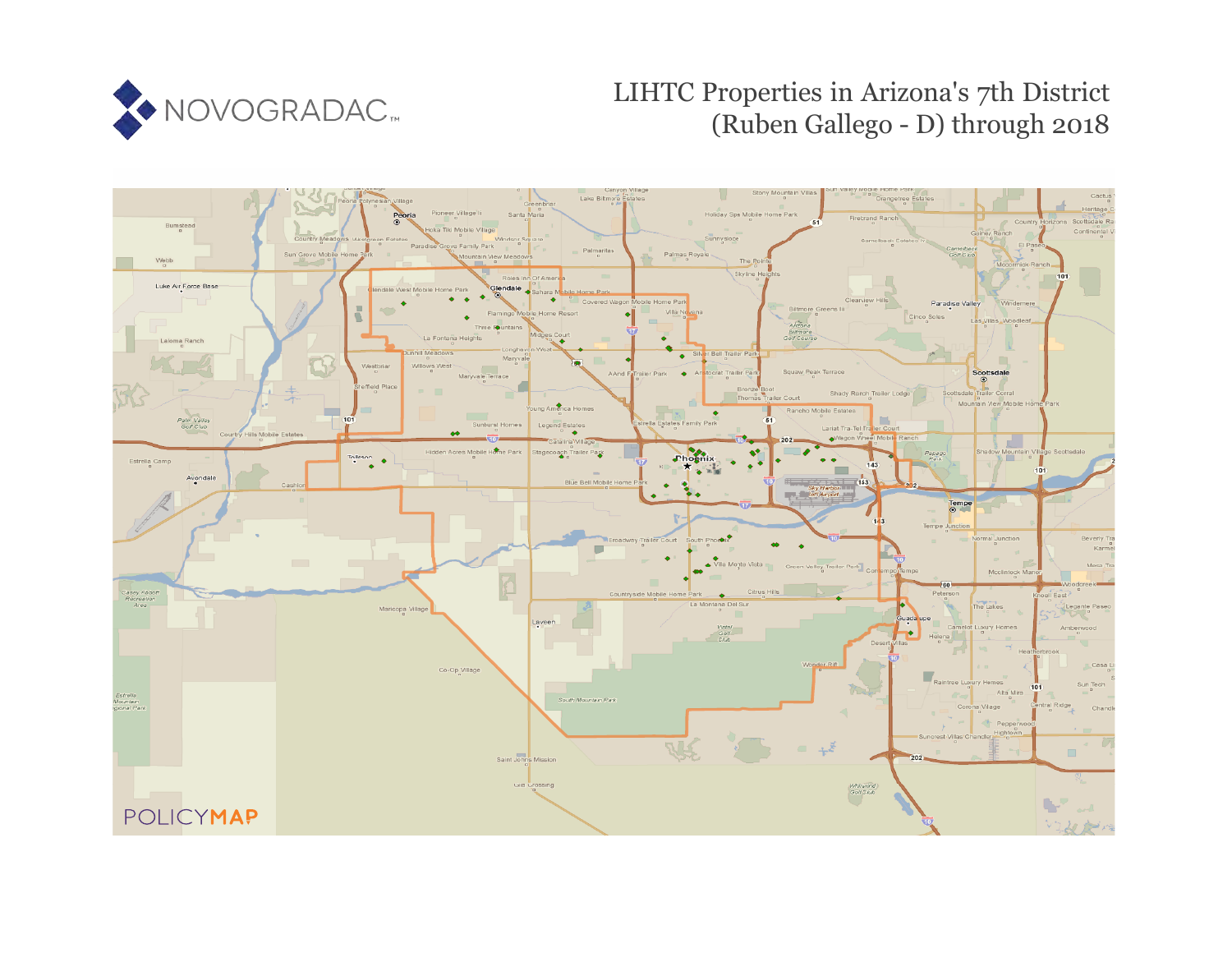| <b>Project Name</b>                                                  | <b>Address</b>                   | City           | <b>State</b>           | <b>Zip Code</b> | <b>Nonprofit</b><br><b>Sponsor</b> | <b>Allocation</b><br>Year | <b>Annual</b><br><b>Allocated</b><br><b>Amount</b> | <b>Year Placed</b><br>in Service | <b>Construction Type</b>                                     | <b>Total</b><br><b>Units</b> | Low<br><b>Income</b><br><b>Units</b> | <b>Rent or</b><br><b>Income</b><br><b>Ceiling</b> | <b>Credit</b><br><b>Percentage</b>              | Tax-<br><b>Exempt</b><br><b>Bond</b> | <b>HUD Multi-</b><br><b>Family</b><br><b>Financing/Rental</b><br><b>Assistance</b> |
|----------------------------------------------------------------------|----------------------------------|----------------|------------------------|-----------------|------------------------------------|---------------------------|----------------------------------------------------|----------------------------------|--------------------------------------------------------------|------------------------------|--------------------------------------|---------------------------------------------------|-------------------------------------------------|--------------------------------------|------------------------------------------------------------------------------------|
| <b>MATTHEW HENSON I</b>                                              | 840 W TONTO<br><b>ST</b>         | PHOENIX        | AZ                     | 85007           | $\mathbf{No}$                      | 2003                      | \$0                                                | 2005                             | <b>New Construction</b>                                      | 196                          | 148                                  |                                                   | $70$ % present $\,$ No value                    |                                      |                                                                                    |
| PINECREST APTS<br>(PHOENIX)                                          | 2601W<br>CLAREMONT ST PHOENIX    |                | $\mathbf{A}\mathbf{Z}$ | 85017           | $\rm No$                           | 2004                      | $\$0$                                              | 2005                             | Acquisition and Rehab 264                                    |                              | 262                                  |                                                   | $30\,\%$ present $\rm\thinspace_{Yes}$<br>value |                                      |                                                                                    |
| <b>MATTHEW HENSON</b><br><b>SENIOR APTS</b>                          | 1045 S EIGHTH<br>AVE             | PHOENIX        | $\mathbf{A}\mathbf{Z}$ | 85007           | $\mathbf{N}\mathbf{o}$             | 2004                      | \$881,773                                          | 2006                             | New Construction                                             | 129                          | 129                                  |                                                   | $70$ % present $\,$ No value                    |                                      |                                                                                    |
| SAHARA LUNA                                                          | 1220 N 36TH ST PHOENIX           |                | $\mathbf{A}\mathbf{Z}$ | 85008           | No                                 | 2004                      | \$490,055                                          | 2006                             | Both New Construction $\,$ 52<br>and $\mathrm{A}/\mathrm{R}$ |                              | ${\bf 52}$                           |                                                   | <b>Both 30%</b><br>and 70%<br>present value     | No                                   |                                                                                    |
| ESCALA CENTRAL CITY                                                  | $3606 \to \mathrm{VAN}$ BUREN ST | PHOENIX        | $\mathbf{A}\mathbf{Z}$ | 85008           | No                                 | 2005                      | \$665,261                                          | 2006                             | <b>New Construction</b>                                      | 178                          | 170                                  |                                                   | $30\,\%$ present $\,$ Yes value                 |                                      |                                                                                    |
| MEMORIAL TOWERS                                                      | 1401 S SEVENTH PHOENIX AVE       |                | $\mathbf{A}\mathbf{Z}$ | 85007           | Yes                                | 2004                      | \$700,000                                          | 2006                             | <b>New Construction</b>                                      | 153                          | 152                                  |                                                   | $70$ % present $\,$ No value                    |                                      |                                                                                    |
| <b>GUADALUPE HUERTA</b> 7235 S SEVENTH PHOENIX<br><b>SENIOR APTS</b> | ST                               |                | AZ                     | 85042           | $\mathbf{N}\mathbf{o}$             | 2006                      | \$62,881                                           | 2007                             | Acquisition and Rehab 42                                     |                              | 41                                   |                                                   | $30\,\%$ present $\,$ Yes value                 |                                      |                                                                                    |
| <b>LOS TRES APTS -</b><br>MISSOURI CROSSING                          | 5330 N 17TH<br>AVE               | <b>PHOENIX</b> | AZ                     | 85015           | Yes                                | 2005                      | \$144,736                                          | 2007                             | Acquisition and Rehab 108                                    |                              | 106                                  |                                                   | $30\,\%$ present $\,$ Yes value                 |                                      |                                                                                    |
| MATTHEW HENSON III                                                   | $\frac{1}{100}$ 840 W TONTO      | <b>PHOENIX</b> | AZ                     | 85007           | $\mathbf{No}$                      | 2005                      | \$0                                                | 2007                             | <b>New Construction</b>                                      | 136                          | 102                                  |                                                   | 70 % present $\,$ No $\,$<br>value              |                                      |                                                                                    |
| RANCHO CIELO<br><b>SENIOR APTS</b>                                   | 3940W<br>MCDOWELL RD             | <b>PHOENIX</b> | $\mathbf{A}\mathbf{Z}$ | 85009           | No                                 | 2005                      | \$475,133                                          | 2007                             | New Construction                                             | 41                           | 41                                   |                                                   | $70$ % present $\,$ No $\,$<br>value            |                                      |                                                                                    |
| URBAN LEAGUE<br><b>MANOR</b>                                         | 4343W<br><b>THOMAS RD</b>        | <b>PHOENIX</b> | AZ                     | 85031           | $\rm No$                           | 2006                      | \$900,000                                          | 2007                             | Acquisition and Rehab 152                                    |                              | 137                                  |                                                   | $70\,\%$ present $\,$ No value                  |                                      |                                                                                    |
| MATTHEW HENSON IV                                                    | 840 W TONTO<br><b>ST</b>         | PHOENIX        | $\mathbf{A}\mathbf{Z}$ | 85007           | No                                 | 2006                      | \$0                                                | 2008                             | <b>New Construction</b>                                      | 86                           | 38                                   |                                                   | 70 % present $\hbox{~No}$<br>value              |                                      |                                                                                    |
| <b>AMBER POINTE</b>                                                  | 4625 S<br><b>SEVENTH AVE</b>     | <b>PHOENIX</b> | $\mathbf{A}\mathbf{Z}$ | 85041           | No                                 | 2007                      | \$861,489                                          | 2009                             | New Construction                                             | 56                           | 53                                   |                                                   | $70$ % present $\,$ No value                    |                                      |                                                                                    |

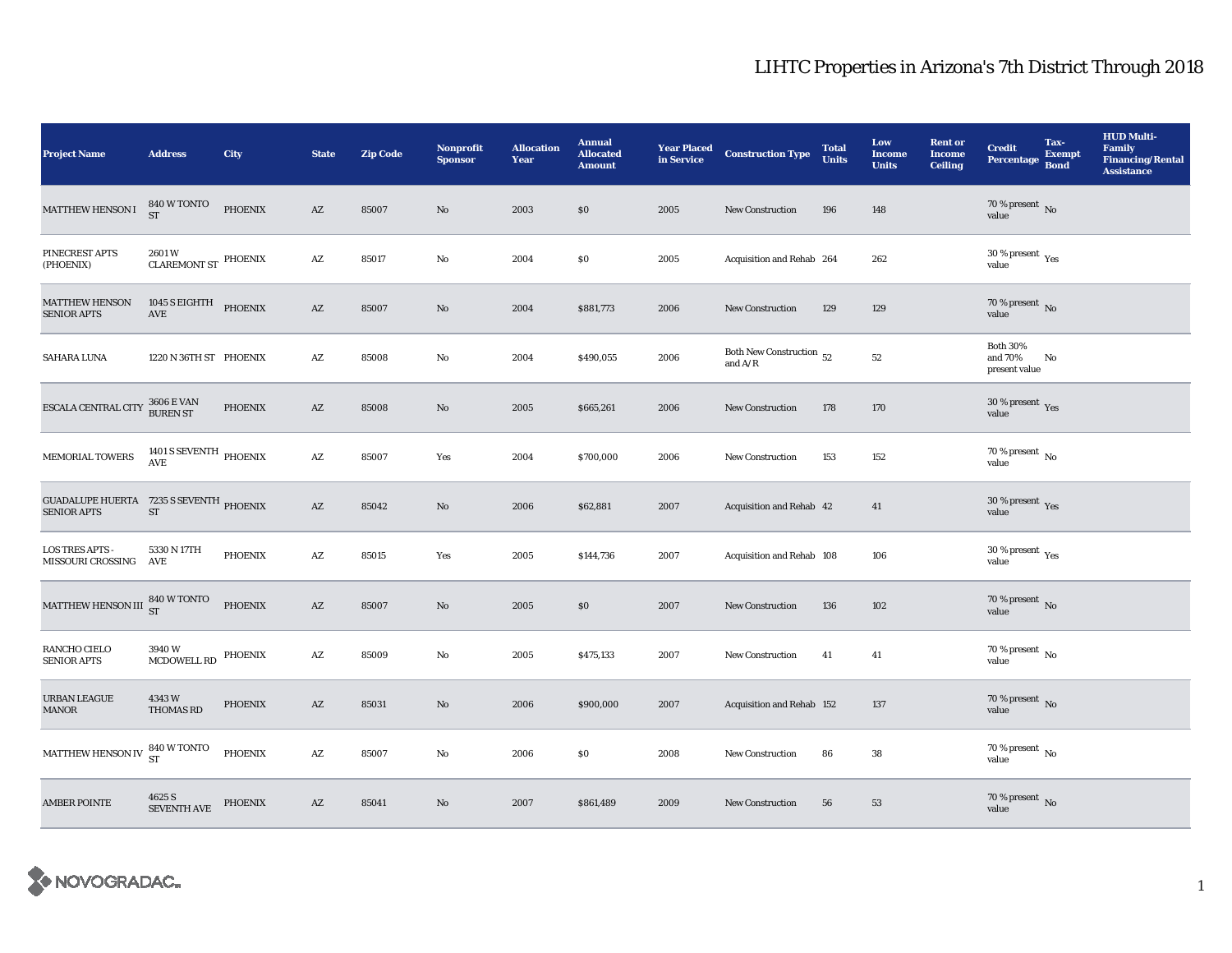| <b>Project Name</b>                          | <b>Address</b>                         | City             | <b>State</b>           | <b>Zip Code</b> | <b>Nonprofit</b><br><b>Sponsor</b> | <b>Allocation</b><br>Year | <b>Annual</b><br><b>Allocated</b><br><b>Amount</b> | <b>Year Placed</b><br>in Service | <b>Construction Type</b> | <b>Total</b><br><b>Units</b> | Low<br><b>Income</b><br><b>Units</b> | <b>Rent or</b><br><b>Income</b><br>Ceiling | <b>Credit</b><br>Percentage Bond     | Tax-<br><b>Exempt</b> | <b>HUD Multi-</b><br><b>Family</b><br><b>Financing/Rental</b><br><b>Assistance</b> |
|----------------------------------------------|----------------------------------------|------------------|------------------------|-----------------|------------------------------------|---------------------------|----------------------------------------------------|----------------------------------|--------------------------|------------------------------|--------------------------------------|--------------------------------------------|--------------------------------------|-----------------------|------------------------------------------------------------------------------------|
| <b>CATHERINE ARMS</b>                        | 315W<br><b>FILLMORE ST</b>             | PHOENIX          | $\mathbf{A}\mathbf{Z}$ | 85003           | Yes                                | 2007                      | \$532,800                                          | 2009                             | <b>New Construction</b>  | 28                           | 16                                   |                                            | $70$ % present $\,$ No $\,$<br>value |                       |                                                                                    |
| INDIGO POINTE APTS 475 N 43RD AVE PHOENIX    |                                        |                  | AZ                     | 85009           | No                                 | 2007                      | \$771,687                                          | 2009                             | <b>New Construction</b>  | 72                           | 52                                   |                                            | $70$ % present $\,$ No value         |                       |                                                                                    |
| <b>MCCARTY ON</b><br><b>MONROE</b>           | $1130$ E MONROE PHOENIX<br><b>ST</b>   |                  | $\mathbf{A}\mathbf{Z}$ | 85034           | No                                 | 2007                      | \$900,000                                          | 2009                             | <b>New Construction</b>  | 69                           | 69                                   |                                            | 70 % present $\,$ No $\,$<br>value   |                       |                                                                                    |
| NUESTRA SENORA                               | $5420\to$ CALLE<br><b>CERRITOS</b>     | <b>GUADALUPE</b> | $\mathbf{A}\mathbf{Z}$ | 85283           | Yes                                | 2007                      | \$900,000                                          | 2009                             | New Construction         | $72\,$                       | $\bf{69}$                            |                                            | $70$ % present $\,$ No value         |                       |                                                                                    |
| <b>RANCHO MONTANAS</b><br><b>SENIOR APTS</b> | 4033 S<br><b>SEVENTH ST</b>            | <b>PHOENIX</b>   | $\mathbf{A}\mathbf{Z}$ | 85040           | No                                 | 2007                      | \$966,041                                          | 2009                             | <b>New Construction</b>  | 69                           | 66                                   |                                            | 70 % present $\,$ No $\,$<br>value   |                       |                                                                                    |
| <b>CORAL POINTE APTS</b>                     | 2140 E<br>BROADWAY RD                  | <b>PHOENIX</b>   | AZ                     | 85040           | $\mathbf{N}\mathbf{o}$             | Insufficient<br>Data      | \$994,505                                          | 2010                             | <b>New Construction</b>  | 68                           | 53                                   |                                            | $70$ % present $\,$ No value         |                       |                                                                                    |
| <b>GLENDALE LOFTS</b>                        | 6839 N 63RD<br>AVE                     | <b>GLENDALE</b>  | AZ                     | 85301           | No                                 | 2009                      | \$756,699                                          | 2010                             | <b>New Construction</b>  | 28                           | 28                                   |                                            | 70 % present $\,$ No $\,$<br>value   |                       |                                                                                    |
| <b>ITOM A'E</b>                              | <b>5424 E CALLE</b><br><b>CERRITOS</b> | <b>GUADALUPE</b> | $\mathbf{A}\mathbf{Z}$ | 85283           | Yes                                | 2009                      | \$933,191                                          | 2010                             | New Construction         | 65                           | 65                                   | 60% AMGI                                   | $70\%$ present No<br>value           |                       |                                                                                    |
| <b>UMOM FAMILY</b><br><b>HOUSING I</b>       | 3330 E VAN<br><b>BUREN ST</b>          | <b>PHOENIX</b>   | AZ                     | 85008           |                                    | Insufficient<br>Data      | \$1,000,000                                        | 2010                             | New Construction         | 80                           | 72                                   |                                            | $70$ % present $\,$ No $\,$<br>value |                       |                                                                                    |
| <b>AEROTERRA SENIOR</b><br><b>VILLAGE</b>    | 675 N 16TH ST PHOENIX                  |                  | $\mathbf{A}\mathbf{Z}$ | 85006           | $\mathbf{N}\mathbf{o}$             | 2010                      | \$956,506                                          | 2012                             | <b>New Construction</b>  | 60                           | 60                                   | 60% AMGI                                   | $70\,\%$ present $\,$ No value       |                       |                                                                                    |
| <b>GRANDFAMILIES</b><br>PLACE OF PHOENIX     | 1640 W ROESER PHOENIX<br>RD            |                  | $\mathbf{A}\mathbf{Z}$ | 85041           | No                                 | 2010                      | \$1,082,397                                        | 2012                             | <b>New Construction</b>  | 56                           | 55                                   | 60% AMGI                                   | 70 % present $\,$ No $\,$<br>value   |                       |                                                                                    |
| <b>LOFTS AT MCKINLEY</b>                     | 809 N FIFTH<br>$\operatorname{AVE}$    | <b>PHOENIX</b>   | AZ                     | 85003           | No                                 | 2010                      | \$1,259,260                                        | 2012                             | <b>New Construction</b>  | 60                           | 60                                   | 60% AMGI                                   | $70\,\%$ present $\,$ No value       |                       |                                                                                    |
| <b>MADISON POINT</b>                         | 4204 N NINTH<br><b>ST</b>              | <b>PHOENIX</b>   | $\mathbf{A}\mathbf{Z}$ | 85014           | $\mathbf{N}\mathbf{o}$             | 2010                      | \$1,052,159                                        | 2012                             | <b>New Construction</b>  | 60                           | 60                                   | 60% AMGI                                   | $70\,\%$ present $\,$ No value       |                       |                                                                                    |

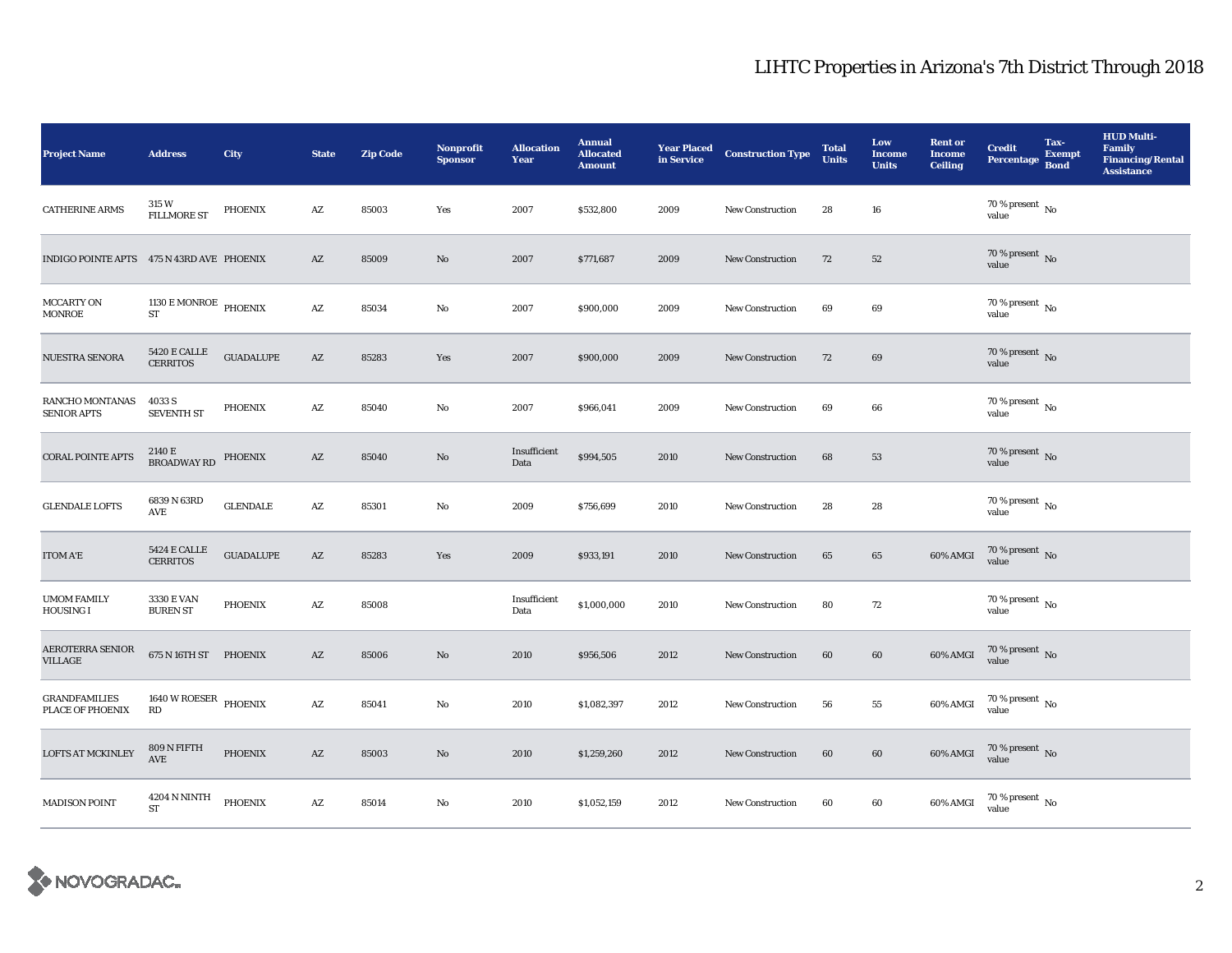| <b>Project Name</b>                            | <b>Address</b>                               | City            | <b>State</b>           | <b>Zip Code</b> | <b>Nonprofit</b><br><b>Sponsor</b> | <b>Allocation</b><br>Year | <b>Annual</b><br><b>Allocated</b><br><b>Amount</b> | <b>Year Placed<br/>in Service</b> | <b>Construction Type</b>                   | <b>Total</b><br><b>Units</b> | Low<br><b>Income</b><br><b>Units</b> | <b>Rent or</b><br><b>Income</b><br><b>Ceiling</b> | <b>Credit</b><br>Percentage Bond       | Tax-<br><b>Exempt</b> | <b>HUD Multi-</b><br><b>Family</b><br><b>Financing/Rental</b><br><b>Assistance</b> |
|------------------------------------------------|----------------------------------------------|-----------------|------------------------|-----------------|------------------------------------|---------------------------|----------------------------------------------------|-----------------------------------|--------------------------------------------|------------------------------|--------------------------------------|---------------------------------------------------|----------------------------------------|-----------------------|------------------------------------------------------------------------------------|
| <b>UMOM FAMILY</b><br><b>HOUSING II</b>        | 3320 E VAN<br><b>BUREN ST</b>                | <b>PHOENIX</b>  | $\mathbf{A}\mathbf{Z}$ | 85008           | No                                 | 2010                      | \$960,885                                          | 2012                              | <b>New Construction</b>                    | 60                           | 60                                   | 60% AMGI                                          | $70\,\%$ present $\,$ No value         |                       |                                                                                    |
| <b>CITY PLACE</b>                              | 802 N 30TH ST PHOENIX                        |                 | $\mathbf{A}\mathbf{Z}$ | 85008           | No                                 | 2011                      | \$2,290,832                                        | 2013                              | Acquisition and Rehab 134                  |                              | 134                                  |                                                   | 70 % present $\,$ No $\,$<br>value     |                       | No                                                                                 |
| <b>GARFIELD SACRED</b><br><b>HEART HOUSING</b> | 1110 N 16TH ST PHOENIX                       |                 | $\mathbf{A}\mathbf{Z}$ | 85006           | Yes                                | 2012                      | \$1,500,000                                        | 2013                              | Acquisition and Rehab 100                  |                              | 100                                  |                                                   | Not<br>Indicated                       | $\rm No$              | $\mathbf{N}\mathbf{o}$                                                             |
| HIGHLAND METRO<br><b>APTS</b>                  | 912 W<br>$\,$ HIGHLAND AVE $\,$ PHOENIX      |                 | AZ                     | 85013           | Yes                                | 2012                      | \$1,000,000                                        | 2013                              | Both New Construction $\,$ 62<br>and $A/R$ |                              | 62                                   |                                                   | 70 % present $\,$ No $\,$<br>value     |                       | No                                                                                 |
| <b>MARCOS DE NIZA</b>                          | 305 W PIMA ST PHOENIX                        |                 | $\mathbf{A}\mathbf{Z}$ | 85003           | No                                 | 2011                      | \$949,566                                          | 2013                              | Acquisition and Rehab 374                  |                              | 374                                  | 60% AMGI                                          | $30\,\%$ present $\,$ Yes value        |                       | Yes                                                                                |
| STEPPING STONE<br><b>PLACE</b>                 | 1325 N 14TH ST PHOENIX                       |                 | $\mathbf{A}\mathbf{Z}$ | 85006           | No                                 | 2011                      | \$1,119,459                                        | 2013                              | New Construction                           | 83                           | 83                                   |                                                   | 70 % present $\,$ No $\,$<br>value     |                       | Yes                                                                                |
| THE LOFTS $\oslash$ 10                         | <b>2247 E VAN</b><br><b>BUREN ST</b>         | PHOENIX         | $\mathbf{A}\mathbf{Z}$ | 85006           | Yes                                | 2011                      | \$800,000                                          | 2013                              | Acquisition and Rehab 78                   |                              | 78                                   |                                                   | 70 % present $\,$ No $\,$<br>value     |                       | $\rm No$                                                                           |
| <b>MARQUEE</b>                                 | 620 N SECOND<br>$\operatorname{AVE}$         | PHOENIX         | $\mathbf{A}\mathbf{Z}$ | 85003           | Yes                                | 2012                      | \$356,463                                          | 2013                              | Acquisition and Rehab 34                   |                              | 34                                   |                                                   | Not<br>Indicated                       | No                    | No                                                                                 |
| <b>UL2 (URBAN LIVING</b><br>ON 2ND AVE)        | $650\,\mathrm{N}\,\mathrm{SECOND}$<br>AVE    | <b>PHOENIX</b>  | $\mathbf{A}\mathbf{Z}$ | 85003           | No                                 | 2011                      | \$1,394,161                                        | 2013                              | New Construction                           | 70                           | 63                                   |                                                   | 70 % present $\,$ No $\,$<br>value     |                       | No                                                                                 |
| VILLAS AT PASADENA                             | 1604 W<br>PASADENA AVE PHOENIX               |                 | AZ                     | 85015           | Yes                                | 2012                      | \$568,550                                          | 2013                              | Both New Construction 34<br>and $A/R$      |                              | 34                                   |                                                   | $70\,\%$ present $\,$ No $\,$<br>value |                       | No                                                                                 |
| <b>WASHINGTON POINTE</b><br><b>APTS</b>        | 1555 E<br>WASHINGTON PHOENIX<br><b>ST</b>    |                 | $\mathbf{A}\mathbf{Z}$ | 85034           | No                                 | 2012                      | \$850,897                                          | 2013                              | New Construction                           | 54                           | 54                                   |                                                   | $70\,\%$ present $\,$ No value         |                       | $\mathbf{N}\mathbf{o}$                                                             |
| <b>IRONWOOD</b><br>(GLENDALE)                  | 6738 N 45TH<br>$\operatorname{AVE}$          | <b>GLENDALE</b> | $\mathbf{A}\mathbf{Z}$ | 85301           | Yes                                | 2012                      | \$1,344,402                                        | 2014                              | Acquisition and Rehab 95                   |                              | 95                                   |                                                   | $70$ % present $\,$ No $\,$<br>value   |                       | No                                                                                 |
| <b>CEDAR CROSSING</b>                          | 333 EAST<br><b>VIRGINIA</b><br><b>AVENUE</b> | <b>PHOENIX</b>  | $\mathbf{A}\mathbf{Z}$ | 85004           | Yes                                | 2014                      | \$1,441,861                                        | 2015                              | <b>New Construction</b>                    | 74                           | 74                                   |                                                   | $70\,\%$ present $\,$ No value         |                       | No                                                                                 |

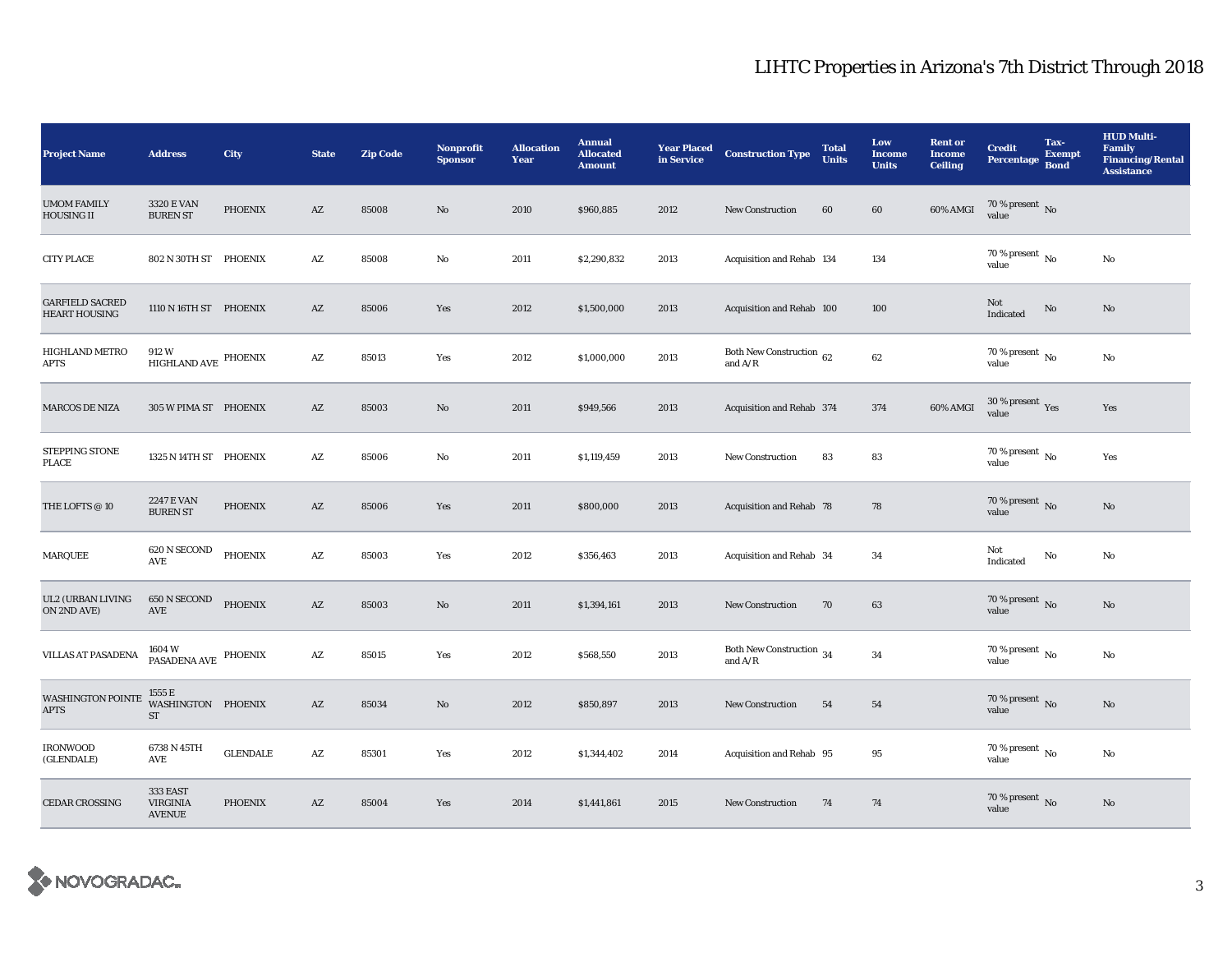| <b>Project Name</b>                                                   | <b>Address</b>                                 | City             | <b>State</b>           | <b>Zip Code</b> | <b>Nonprofit</b><br><b>Sponsor</b> | <b>Allocation</b><br>Year | <b>Annual</b><br><b>Allocated</b><br><b>Amount</b> | <b>Year Placed</b><br>in Service | <b>Construction Type</b>  | <b>Total</b><br><b>Units</b> | Low<br><b>Income</b><br><b>Units</b> | <b>Rent or</b><br><b>Income</b><br><b>Ceiling</b> | <b>Credit</b><br>Percentage                 | Tax-<br><b>Exempt</b><br><b>Bond</b> | <b>HUD Multi-</b><br>Family<br><b>Financing/Rental</b><br><b>Assistance</b> |
|-----------------------------------------------------------------------|------------------------------------------------|------------------|------------------------|-----------------|------------------------------------|---------------------------|----------------------------------------------------|----------------------------------|---------------------------|------------------------------|--------------------------------------|---------------------------------------------------|---------------------------------------------|--------------------------------------|-----------------------------------------------------------------------------|
| PHOENIX LANDING                                                       | 502 NORTH<br>51ST STREET                       | <b>PHOENIX</b>   | $\mathbf{A}\mathbf{Z}$ | 85008           | No                                 | 2014                      | \$419,584                                          | 2015                             | Acquisition and Rehab 140 |                              | 139                                  | 50% AMGI                                          | 30 % present $\rm \gamma_{\rm es}$<br>value |                                      | Yes                                                                         |
| VICTORY PLACE PHASE 3820 S 9TH<br>${\rm IV}$                          | <b>STREET</b>                                  | PHOENIX          | $\mathbf{A}\mathbf{Z}$ | 85040           | $\mathbf{No}$                      | 2013                      | \$1,199,913                                        | 2015                             | New Construction          | 96                           | 96                                   |                                                   | 70 % present $\overline{N_0}$<br>value      |                                      | Yes                                                                         |
| AEROTERRA PHASE II<br>(FKA FRANK LUKE<br><b>ADDITION PHASE II)</b>    | 1775 E.<br><b>MCKINLEY</b><br><b>STREET</b>    | <b>PHOENIX</b>   | $\mathbf{A}\mathbf{Z}$ | 85006-3744      | No                                 | 2014                      | \$1,109,290                                        | 2016                             | <b>New Construction</b>   | 56                           | 53                                   | 60% AMGI                                          | 70 % present $\,$ No $\,$<br>value          |                                      | Yes                                                                         |
| AEROTERRA PHASE III<br>(FKA FRANK LUKE<br><b>ADDITION PHASE III)</b>  | <b>1650 E. VILLA</b><br><b>STREET</b>          | <b>PHOENIX</b>   | $\mathbf{A}\mathbf{Z}$ | 85006-3744      | No                                 | 2014                      | \$1,225,786                                        | 2016                             | <b>New Construction</b>   | 74                           | 70                                   | 60% AMGI                                          | 70 % present $\overline{N_0}$<br>value      |                                      | Yes                                                                         |
| <b>WESTWARD HO</b><br><b>APARTMENTS</b>                               | $618$ N. CENTRAL $\,$ PHOENIX<br><b>AVENUE</b> |                  | AZ                     | 85004-2196      | No                                 | 2014                      | \$1,499,034                                        | 2016                             | Acquisition and Rehab 289 |                              | 289                                  | 60% AMGI                                          | 70 % present $\overline{N_0}$<br>value      |                                      | Yes                                                                         |
| <b>ALTA VISTA VILLAGE</b>                                             | 4540-4647 N.<br>39TH AVE.                      | <b>PHOENIX</b>   | AZ                     | 85019-3154      | No                                 | 2016                      | \$569,004                                          | 2016                             | Acquisition and Rehab 182 |                              | 182                                  | 60% AMGI                                          | 30 % present<br>value                       |                                      | $\mathbf{No}$                                                               |
| <b>CAMELBACK POINTE</b>                                               | 1537 W.<br>CAMELBACK<br>RD.                    | <b>PHOENIX</b>   | AZ                     | 85015-0005      | Yes                                | 2016                      | \$1,106,789                                        | 2017                             | Not Indicated             | 55                           | 54                                   | 60% AMGI                                          | 70 % present<br>value                       |                                      | No                                                                          |
| $\textsc{COFFELT-LAMOREAUX}$ 1510 S. 19TH DR. PHOENIX APARTMENT HOMES |                                                |                  | AZ                     | 85009-6540      | No                                 | 2015                      | \$1,621,741                                        | 2017                             | Acquisition and Rehab 301 |                              | 301                                  | 60% AMGI                                          | 30 % present<br>value                       |                                      | Yes                                                                         |
| PASCUA YAQUI HOMES CALLE SENU<br>$\rm III$                            | VARIOUS ON W.<br>AND S. CALLE<br><b>TOMI</b>   | <b>GUADALUPE</b> | $\mathbf{A}\mathbf{Z}$ | 85283-5053      | No                                 | 2015                      | \$625,332                                          | 2017                             | New Construction          | 37                           | 37                                   | 60% AMGI                                          | 70 % present<br>value                       |                                      | No                                                                          |
| <b>ROSEWOOD COURT</b>                                                 | 5104 N. 16TH<br>AVE.                           | <b>PHOENIX</b>   | $\mathbf{A}\mathbf{Z}$ | 85015-3366      | $\mathbf{N}\mathbf{o}$             | 2015                      | \$858,133                                          | 2017                             | New Construction          | 50                           | 49                                   | 60% AMGI                                          | 70 % present<br>value                       |                                      | $\mathbf{No}$                                                               |
| ROSEWOOD COURT II                                                     | 5111 NORTH<br>16TH AVENUE                      | <b>PHOENIX</b>   | $\mathbf{A}\mathbf{Z}$ | 85015-3366      | Yes                                | 2016                      | \$858,133                                          | 2018                             | <b>New Construction</b>   | 35                           | 35                                   | 60% AMGI                                          | 70 % present<br>value                       |                                      | No                                                                          |
| DEVINE LEGACY ON<br><b>CENTRAL</b>                                    | 4570 N<br><b>CENTRAL AVE</b>                   | PHOENIX          | $\mathbf{A}\mathbf{Z}$ | 85012           |                                    | Insufficient<br>Data      | \$0                                                | Insufficient<br>Data             | Not Indicated             | 60                           | $\bf{0}$                             |                                                   | Not<br>Indicated                            |                                      |                                                                             |
| <b>REHOBOTH PLACE</b>                                                 | 2610W<br><b>HAZELWOOD</b><br>ST                | PHOENIX          | AZ                     | 85017           |                                    | Insufficient<br>Data      | \$0                                                | Insufficient<br>Data             | Not Indicated             | 46                           | $\bf{0}$                             |                                                   | Not<br>Indicated                            |                                      |                                                                             |

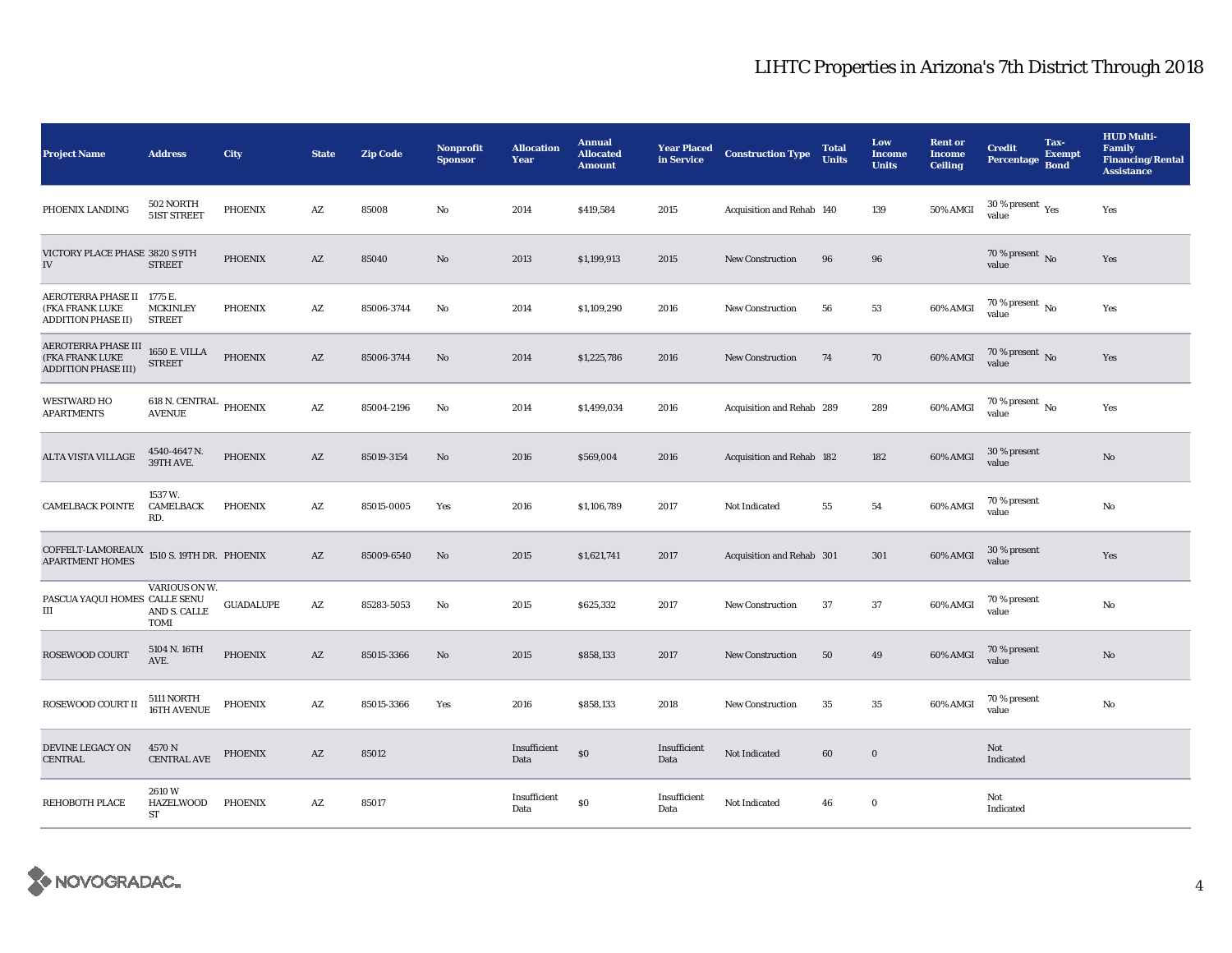| <b>Project Name</b>                            | <b>Address</b>                                          | City            | <b>State</b>           | <b>Zip Code</b> | <b>Nonprofit</b><br><b>Sponsor</b> | <b>Allocation</b><br>Year | <b>Annual</b><br><b>Allocated</b><br><b>Amount</b> | <b>Year Placed</b><br>in Service | <b>Construction Type</b>  | <b>Total</b><br><b>Units</b> | Low<br><b>Income</b><br><b>Units</b> | <b>Rent or</b><br><b>Income</b><br><b>Ceiling</b> | <b>Credit</b><br>Percentage              | Tax-<br><b>Exempt</b><br><b>Bond</b> | <b>HUD Multi-</b><br><b>Family</b><br><b>Financing/Rental</b><br><b>Assistance</b> |
|------------------------------------------------|---------------------------------------------------------|-----------------|------------------------|-----------------|------------------------------------|---------------------------|----------------------------------------------------|----------------------------------|---------------------------|------------------------------|--------------------------------------|---------------------------------------------------|------------------------------------------|--------------------------------------|------------------------------------------------------------------------------------|
| SYMPHONY APTS                                  | 1650W<br><b>MARICOPA ST</b>                             | PHOENIX         | AZ                     | 85007           |                                    | Insufficient<br>Data      | \$0                                                | Insufficient<br>Data             | Not Indicated             | 67                           | $\bf{0}$                             |                                                   | Not<br>Indicated                         |                                      |                                                                                    |
| DESERT EAGLE                                   | 6917 N 71ST AVE GLENDALE                                |                 | $\mathbf{A}\mathbf{Z}$ | 85303           |                                    | Insufficient<br>Data      | $\$0$                                              | Insufficient<br>Data             | Not Indicated             | 196                          | 196                                  |                                                   | Not<br>Indicated                         | Yes                                  |                                                                                    |
| <b>PARADISE PALMS</b><br><b>SENIOR HOUSING</b> | 304W<br>SOUTHERN AVE PHOENIX                            |                 | AZ                     | 85041           |                                    | Insufficient<br>Data      | $\$0$                                              | Insufficient<br>Data             | Not Indicated             | 104                          | 99                                   |                                                   | Not<br>Indicated                         |                                      |                                                                                    |
| TIERRA DEL SOL                                 | <b>40 E SUNLAND</b><br>$\mathbf{A}\mathbf{V}\mathbf{E}$ | PHOENIX         | $\mathbf{A}\mathbf{Z}$ | 85040           |                                    | Insufficient<br>Data      | \$0                                                | 1988                             | <b>New Construction</b>   | 116                          | 46                                   |                                                   | Not<br>Indicated                         |                                      |                                                                                    |
| VENTANA PALMS APTS                             | 7021 W<br>MCDOWELL RD                                   | PHOENIX         | $\mathbf{A}\mathbf{Z}$ | 85035           |                                    | Insufficient<br>Data      | \$0                                                | 1989                             | <b>New Construction</b>   | 160                          | ${\bf 32}$                           |                                                   | Not<br>Indicated                         |                                      |                                                                                    |
| PALMS AT GLENDALE                              | 6112 N 67TH<br>AVE                                      | <b>GLENDALE</b> | $\mathbf{A}\mathbf{Z}$ | 85301           | Yes                                | 1993                      | \$0                                                | 1994                             | Acquisition and Rehab 160 |                              | 160                                  |                                                   | 70 % present $\,$ No $\,$<br>value       |                                      |                                                                                    |
| CORAL GARDENS APTS                             | $3230\,\mathrm{E}$ PHOENIX ROOSEVELT ST                 |                 | AZ                     | 85008           | Yes                                | 1996                      | \$0                                                | 1996                             | Acquisition and Rehab 118 |                              | 109                                  |                                                   | $70$ % present $\,$ No value             |                                      |                                                                                    |
| MONROE STREET<br><b>ABBEY APTS</b>             | $334\,\rm{W}$ MONROE PHOENIX<br>ST                      |                 | $\mathbf{A}\mathbf{Z}$ | 85003           | Yes                                | 1993                      | \$0                                                | 1996                             | <b>New Construction</b>   | 94                           | 94                                   |                                                   | $70$ % present $\,$ No value             |                                      |                                                                                    |
| <b>OASIS WEST APTS</b>                         | 5235 N 43RD<br>AVE                                      | PHOENIX         | AZ                     | 85019           | No                                 | 1998                      | \$0                                                | 2000                             | Acquisition and Rehab 100 |                              | 100                                  |                                                   | 30 % present $\gamma_{\rm e s}$<br>value |                                      |                                                                                    |
| PARADISE PALMS<br><b>SENIOR HOUSING</b>        | 400W<br>$\operatorname{SOUTHERNAVE}$ PHOENIX            |                 | AZ                     | 85041           | Yes                                | 1998                      | \$0\$                                              | 2000                             | <b>New Construction</b>   | 104                          | 103                                  |                                                   | $70$ % present $\,$ No $\,$<br>value     |                                      |                                                                                    |
| <b>SAN GIOVANNI</b>                            | 6901W<br>MCDOWELL RD                                    | <b>PHOENIX</b>  | $\mathbf{A}\mathbf{Z}$ | 85035           | No                                 | 2000                      | \$0                                                | 2001                             | <b>New Construction</b>   | 300                          | 216                                  |                                                   | $30\,\%$ present $\,$ Yes value          |                                      |                                                                                    |
| PARADISE PALMS<br><b>MULTI HOUSING</b>         | 250 W<br>$\operatorname{SOUTHERNAVE}$ PHOENIX           |                 | $\mathbf{A}\mathbf{Z}$ | 85041           | Yes                                | 1999                      | \$0                                                | 2001                             | <b>New Construction</b>   | 110                          | 102                                  |                                                   | 70 % present $\rm_{Yes}$<br>value        |                                      |                                                                                    |
| STERLING POINT APTS 3802 E<br>PHASE II         | <b>BASELINE RD</b>                                      | PHOENIX         | $\mathbf{A}\mathbf{Z}$ | 85042           | No                                 | 1999                      | \$0                                                | 2001                             | <b>New Construction</b>   | 300                          | 299                                  |                                                   | $70$ % present $\,$ No value             |                                      |                                                                                    |

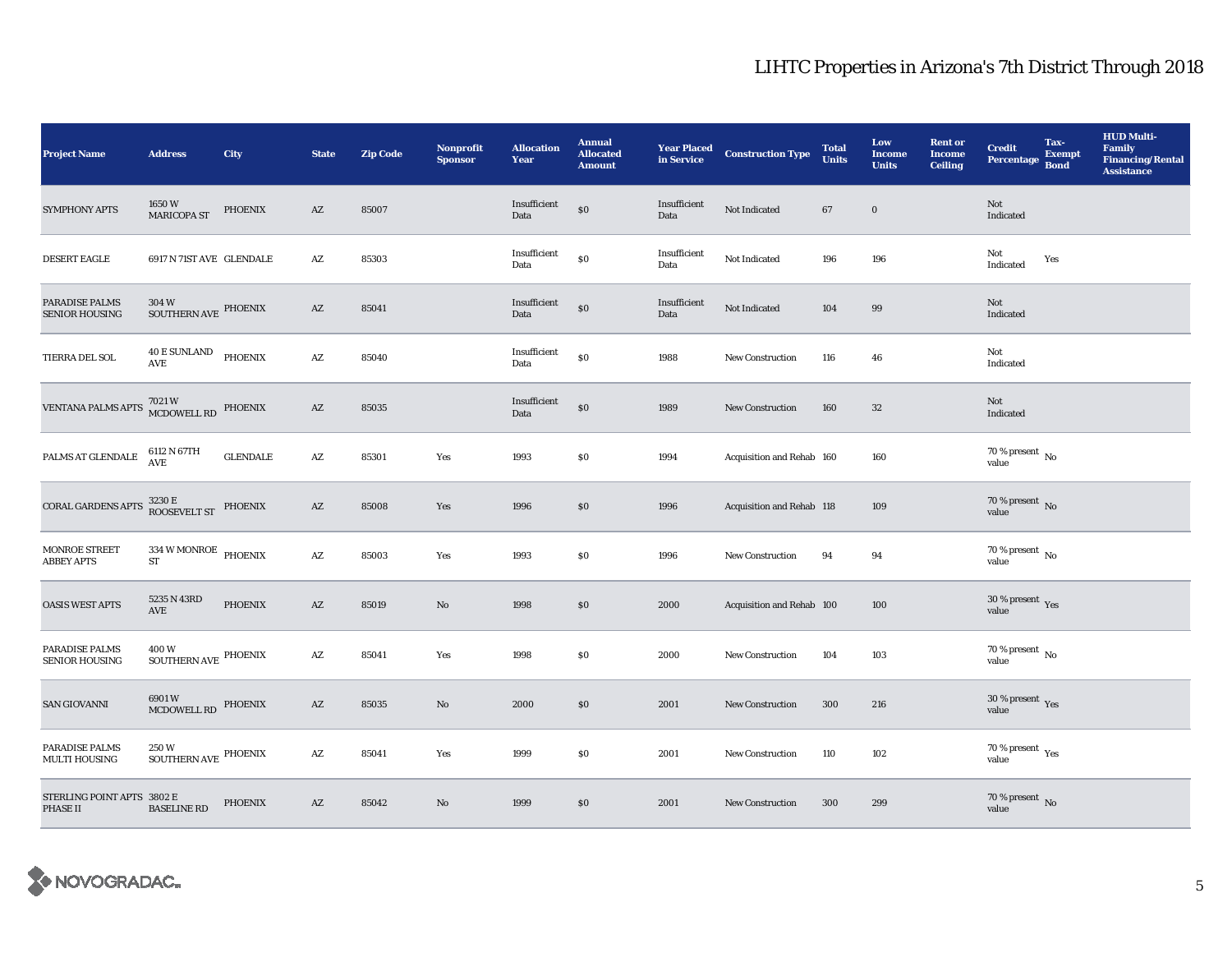| <b>Project Name</b>                                       | <b>Address</b>                               | City             | <b>State</b>           | <b>Zip Code</b> | <b>Nonprofit</b><br><b>Sponsor</b> | <b>Allocation</b><br>Year | <b>Annual</b><br><b>Allocated</b><br><b>Amount</b> | <b>Year Placed</b><br>in Service | <b>Construction Type</b>  | <b>Total</b><br><b>Units</b> | Low<br><b>Income</b><br><b>Units</b> | <b>Rent or</b><br><b>Income</b><br><b>Ceiling</b> | <b>Credit</b><br><b>Percentage</b>                        | Tax-<br><b>Exempt</b><br><b>Bond</b> | <b>HUD Multi-</b><br><b>Family</b><br><b>Financing/Rental</b><br><b>Assistance</b> |
|-----------------------------------------------------------|----------------------------------------------|------------------|------------------------|-----------------|------------------------------------|---------------------------|----------------------------------------------------|----------------------------------|---------------------------|------------------------------|--------------------------------------|---------------------------------------------------|-----------------------------------------------------------|--------------------------------------|------------------------------------------------------------------------------------|
| LA PALMILLA APTS                                          | 3838 W<br>CAMELBACK RD                       | PHOENIX          | $\mathbf{A}\mathbf{Z}$ | 85019           | No                                 | 2000                      | \$0                                                | 2001                             | Not Indicated             | 267                          | 267                                  |                                                   | 30 % present $\rm_{Yes}$<br>value                         |                                      |                                                                                    |
| LAS VILLAS DEL SOL                                        | 6755 N 83RD<br>AVE                           | <b>GLENDALE</b>  | $\mathbf{A}\mathbf{Z}$ | 85303           | $\mathbf{N}\mathbf{o}$             | 1999                      | $\$0$                                              | 2001                             | <b>New Construction</b>   | 180                          | 164                                  |                                                   | $70$ % present $\,$ No value                              |                                      |                                                                                    |
| <b>CASA NUEVA APTS</b>                                    | 125 N 18TH ST                                | <b>PHOENIX</b>   | AZ                     | 85034           | No                                 | 2000                      | \$0                                                | 2002                             | <b>New Construction</b>   | 64                           | 26                                   |                                                   | 70 % present $\,$ No $\,$<br>value                        |                                      |                                                                                    |
| FILLMORE PLACE APTS $^{2902\, \rm E}_{\rm FILLMORE\, ST}$ |                                              | PHOENIX          | $\mathbf{A}\mathbf{Z}$ | 85008           | $\rm No$                           | 2001                      | $\$0$                                              | 2002                             | Acquisition and Rehab 85  |                              | $77\,$                               |                                                   | $70$ % present $\,$ No value                              |                                      |                                                                                    |
| <b>CAPITOL MEWS APTS</b>                                  | <b>1350 W VAN</b><br><b>BUREN ST</b>         | <b>PHOENIX</b>   | AZ                     | 85007           | No                                 | 2000                      | $\$0$                                              | 2002                             | <b>New Construction</b>   | 182                          | 72                                   |                                                   | $30\,\%$ present $\,$ $_{\rm Yes}$<br>value               |                                      |                                                                                    |
| ROESER SENIOR<br>VILLAGE                                  | 454 E ROESER<br>RD                           | PHOENIX          | $\mathbf{A}\mathbf{Z}$ | 85040           | Yes                                | 2000                      | \$0                                                | 2002                             | <b>New Construction</b>   | 80                           | 80                                   |                                                   | $70$ % present $\,$ No value                              |                                      |                                                                                    |
| <b>SUNRISE VISTA APTS</b>                                 | 4415 S 28TH ST PHOENIX                       |                  | AZ                     | 85040           | No                                 | 2001                      | $\$0$                                              | 2002                             | Acquisition and Rehab 196 |                              | 190                                  |                                                   | $30\,\%$ present $\rm\thinspace\gamma_{\rm e s}$<br>value |                                      |                                                                                    |
| <b>VINEYARD ESTATES</b><br><b>APTS</b>                    | 915 W ALTA<br>VISTA RD                       | <b>PHOENIX</b>   | $\mathbf{A}\mathbf{Z}$ | 85041           | $\mathbf{N}\mathbf{o}$             | 2000                      | \$0                                                | 2002                             | <b>New Construction</b>   | 144                          | 84                                   |                                                   | $70$ % present $\,$ No value                              |                                      |                                                                                    |
| <b>CAMPAIGE PLACE</b><br>PHOENIX ONE                      | $209\,\rm{W}\,$ JACKSON $\rm{PHOENIX}$<br>ST |                  | AZ                     | 85003           | No                                 | 2001                      | \$0                                                | 2003                             | <b>New Construction</b>   | 300                          | 300                                  |                                                   | $30\,\%$ present $\rm \chi_{ES}$<br>value                 |                                      |                                                                                    |
| <b>COPPER COVE APTS</b>                                   | 101 N 91ST AVE TOLLESON                      |                  | AZ                     | 85353           | $\mathbf{N}\mathbf{o}$             | 2001                      | \$0                                                | 2003                             | <b>New Construction</b>   | 228                          | 226                                  |                                                   | 30 % present $\sqrt{\gamma_{\rm PS}}$<br>value            |                                      |                                                                                    |
| <b>SAN MARTIN APTS</b>                                    | 6802 N 67TH<br>AVE                           | <b>GLENDALE</b>  | $\mathbf{A}\mathbf{Z}$ | 85301           | No                                 | 2002                      | $\$0$                                              | 2003                             | <b>New Construction</b>   | 384                          | 351                                  |                                                   | $30\,\%$ present $\rm\thinspace_{Yes}$<br>value           |                                      |                                                                                    |
| <b>SAN REMO APTS</b>                                      | 5755 N 59TH<br>$\operatorname{AVE}$          | ${\tt GLENDALE}$ | AZ                     | 85301           | No                                 | 2002                      | \$0                                                | 2003                             | <b>New Construction</b>   | 276                          | 258                                  |                                                   | 30 % present $\gamma_{\rm e s}$<br>value                  |                                      |                                                                                    |
| TANNER MANOR                                              | 2150 E<br><b>BROADWAY RD</b>                 | PHOENIX          | $\mathbf{A}\mathbf{Z}$ | 85040           | Yes                                | 2001                      | $\$0$                                              | 2003                             | <b>New Construction</b>   | 110                          | 70                                   |                                                   | $70\,\%$ present $\,$ No value                            |                                      |                                                                                    |